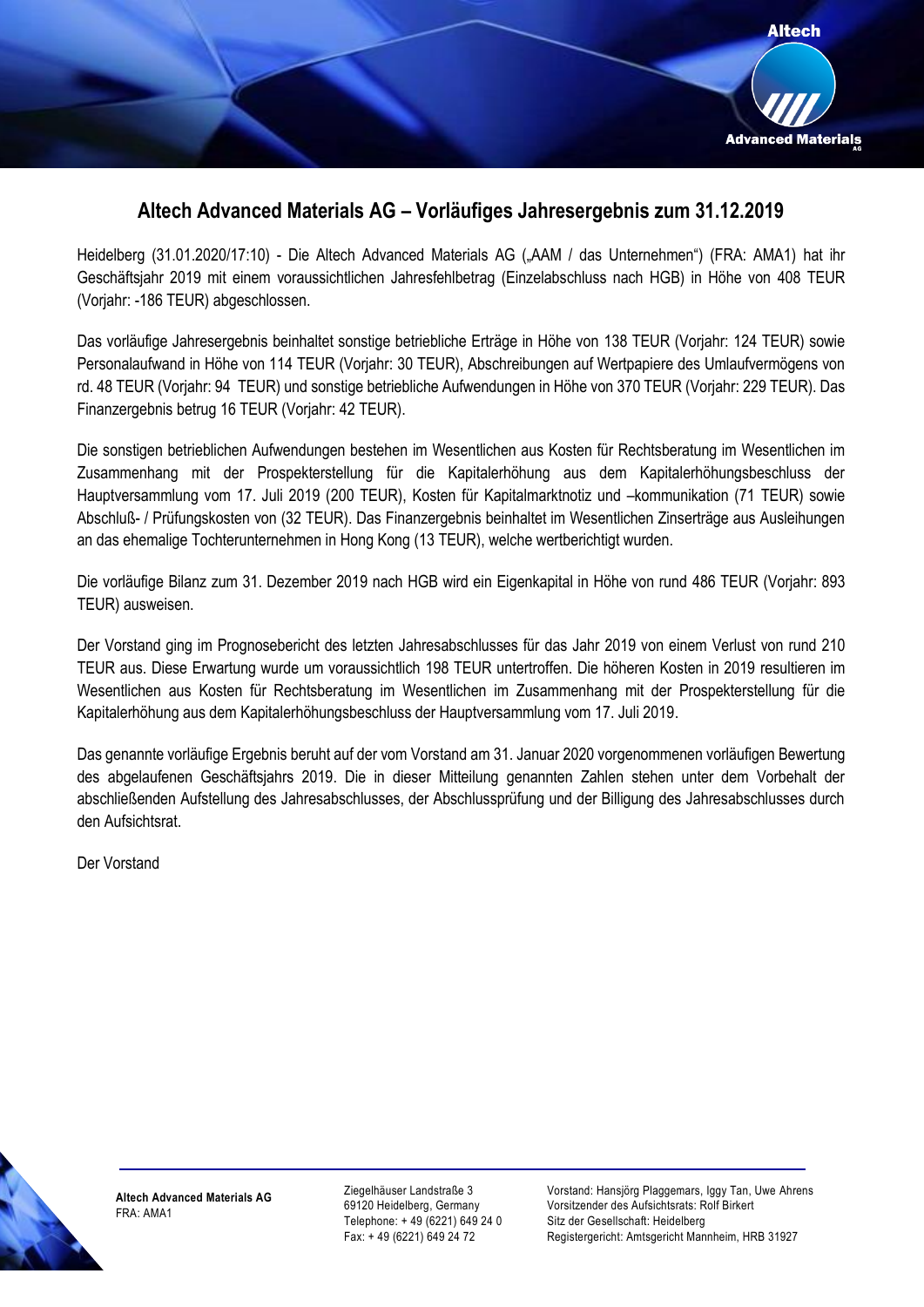## **Über Altech Advanced Materials AG**

Die Altech Advanced Materials AG (AAM) plant derzeit, für bis zu 100 Mio. USD bis zu 49% an der Altech Chemicals Australia PTY LTD ("Altech Australia") von der Altech zu erwerben. AAM ist derzeit dabei seine Kapitalbeschaffungsstrategie umzusetzen, um diese Investition finanzieren zu können.

Altech Australia baut gegenwärtig eine Produktionsanlage für hochreines Aluminiumoxid (99,99%; 4N HPA) für 4.500 Tonnen p.a. in Malaysia und verfügt auch über ein eigenes Vorkommen für den Abbau des Hauptrohstoffes Kaolin. 4N HPA wird u.a. benötigt für die Herstellung von LED-Leuchten sowie als Separator für Lithium-Ionen-Batterien, die z.B. für Elektrofahrzeuge und Smartphones benötigt werden. Die Nachfrage nach 4N HPA soll gemäß Marktstudien durchschnittlich um 30% p.a. bis 2028 wachsen. Der von Altech Australia patentgeschütze Prozess erlaubt die Herstellung von HPA als Kostenführer, da das HPA direkt aus Kaolin gewonnen werden kann. Dies ermöglicht eine Herstellung ohne Einsatz energieintensiven Aluminiums. Die Abnahme der Produktionsmenge für die ersten 10 Jahre wurde durch ein Off-take Agreement mit Mitsubishi Australien gesichert und die Produktionskapazität sowie –qualität wird von dem deutschen Anlagenbauer SMS group GmbH aus Düsseldorf garantiert, der sich auch bereit erklärt hat, 15 Mio. USD an Eigenkapital für das Altech HPA-Projekt zur Verfügung zu stellen.

Das Gesamtprojekt hat ein Investitionsvolumen von rund 380 Mio. USD, wovon die KfW-IPEX Bank bereits 190 Mio. USD unter gewissen Voraussetzungen zugesagt hat. Altech Chemicals Limited ist derzeit in Gesprächen mit der Macquarie Bank bezüglich der Bereitstellung von 90 Mio. USD Mezzanine-Kapital. Die verbleibenden 100 Mio. USD sollen durch AAM zur Verfügung gestellt werden.

Kontakt:

Altech Advanced Materials AG Vorstand Hansjörg Plaggemars Ziegelhäuser Landstraße 3 69120 Heidelberg E-Mail: info@altechadvancedmaterials.com Tel: +49 6221 64924-0

Weitere Informationen unter www.altechadvancedmaterials.com.

ISIN(s): DE000A2BPG14 (Aktie), DE000A2LQUJ6 (Aktie) Börsen: Regulierter Markt in Frankfurt; Freiverkehr in Düsseldorf; Freiverkehr in Berlin

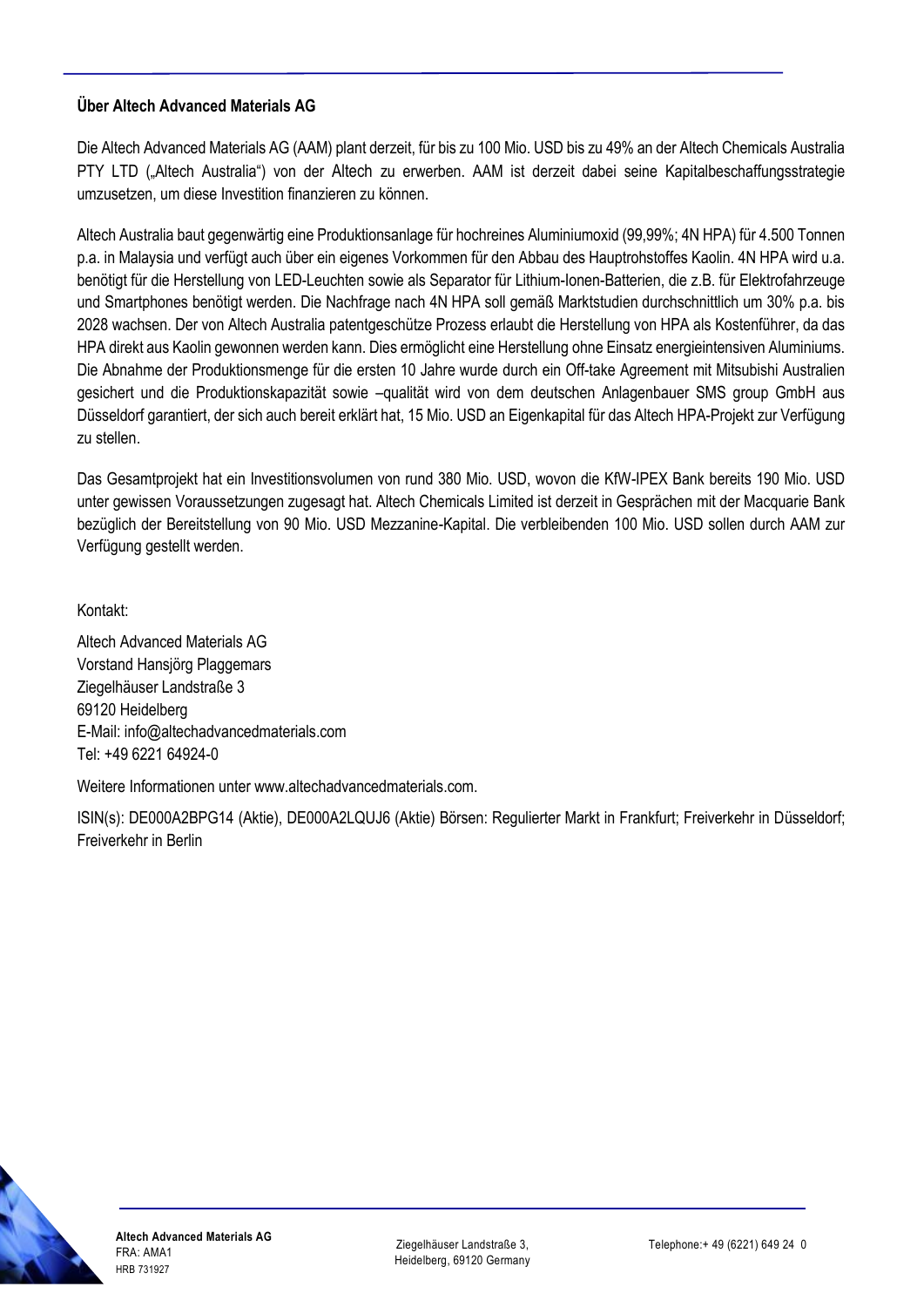- English courtesy translation -.

## **Altech Advanced Materials AG - Preliminary annual result as of 31.12.2019**

Heidelberg (31.01.2020/17:00) - Altech Advanced Materials AG ("AAM / the Company") (FRA: AMA1) has closed its 2019 financial year with an expected net loss (individual financial statements according to HGB) of approximately 408 TEUR (previous year: -186 TEUR).

The preliminary annual result includes other operating income of 138 TEUR (PY: 124 TEUR) and personnel expenses of 114 TEUR (PY: 30 TEUR), write-downs on securities held as current assets of 48 TEUR (PY: 94 TEUR) and other operating expenses of 370 TEUR (PY: 229 TEUR). The financial result was 16 TEUR (previous year: -42 TEUR).

Other operating expenses mainly consist of costs for legal advice mainly in connection with the preparation of the prospectus for the capital increase from the capital increase resolution of the General Meeting on July 17, 2019 (200 TEUR), costs for capital market listing and communication (70 TEUR) and financial statement / audit costs (32 TEUR). The financial result mainly includes interest income from loans to the former subsidiary in Hong Kong (13 TEUR), which have been written down.

The preliminary balance sheet as of December 31, 2019 according to HGB will show equity of around approximately 486 TEUR (previous year: 893 TEUR).

In the forecast report of the last annual financial statements for 2019, the Management Board assumed a loss of around 210 TEUR. This expectation was probably exceeded by 198 TEUR. The higher costs in 2019 are mainly due to costs for legal advice mainly in connection with the preparation of the prospectus for the capital increase from the capital increase resolution of the General Meeting on 17 July 2019.

The aforementioned preliminary result is based on the preliminary valuation of the past 2019 financial year carried out by the Management Board on January 31, 2020. The figures stated in this release are subject to the final preparation of the annual financial statements, the audit and the approval of the annual financial statements by the Supervisory Board

The Management Board

## **About Altech Advanced Materials AG**

Altech Advanced Materials AG ("AAM") currently plans to acquire up to 49% in Altech Chemicals Australia PTY LTD ("Altech Australia") for up to US\$ 100 million from Altech. AAM is currently implementing its capital raising strategy to be able to fund the investment.

Altech Australia is currently building a high-purity alumina (99.99%, 4N HPA) production facility for 4,500 tons p.a. in Malaysia and also has its own deposit for the mining of the main raw material kaolin. 4N HPA is needed for the production of LED lights as well as a separator for lithium-ion batteries, e.g. needed for electric vehicles and smartphones. Market demand for 4N HPA is expected to grow with a CAGR of 30% p.a. until 2028. The process patented by Altech Australia allows the production of HPA as cost leader, as the HPA can be obtained directly from kaolin. This allows production without the use of energy-intensive aluminium. The production volume for the first 10 years is secured by an off-take agreement with Mitsubishi Australia and the production capacity and quality is guaranteed by the German plant manufacturer, SMS group GmbH, Dusseldorf, which has also agreed to contribute US\$ 15 million in equity to the Altech HPA project.

The project has an investment volume of approximately \$ 380 million, of which KfW-IPEX Bank has already committed US\$ 190 million under certain conditions. Altech Chemicals Limited is in talks with Macquarie Bank on the provision of US\$ 90 million in mezzanine capital. The remaining US\$ 100 million is to be made available by AAM.